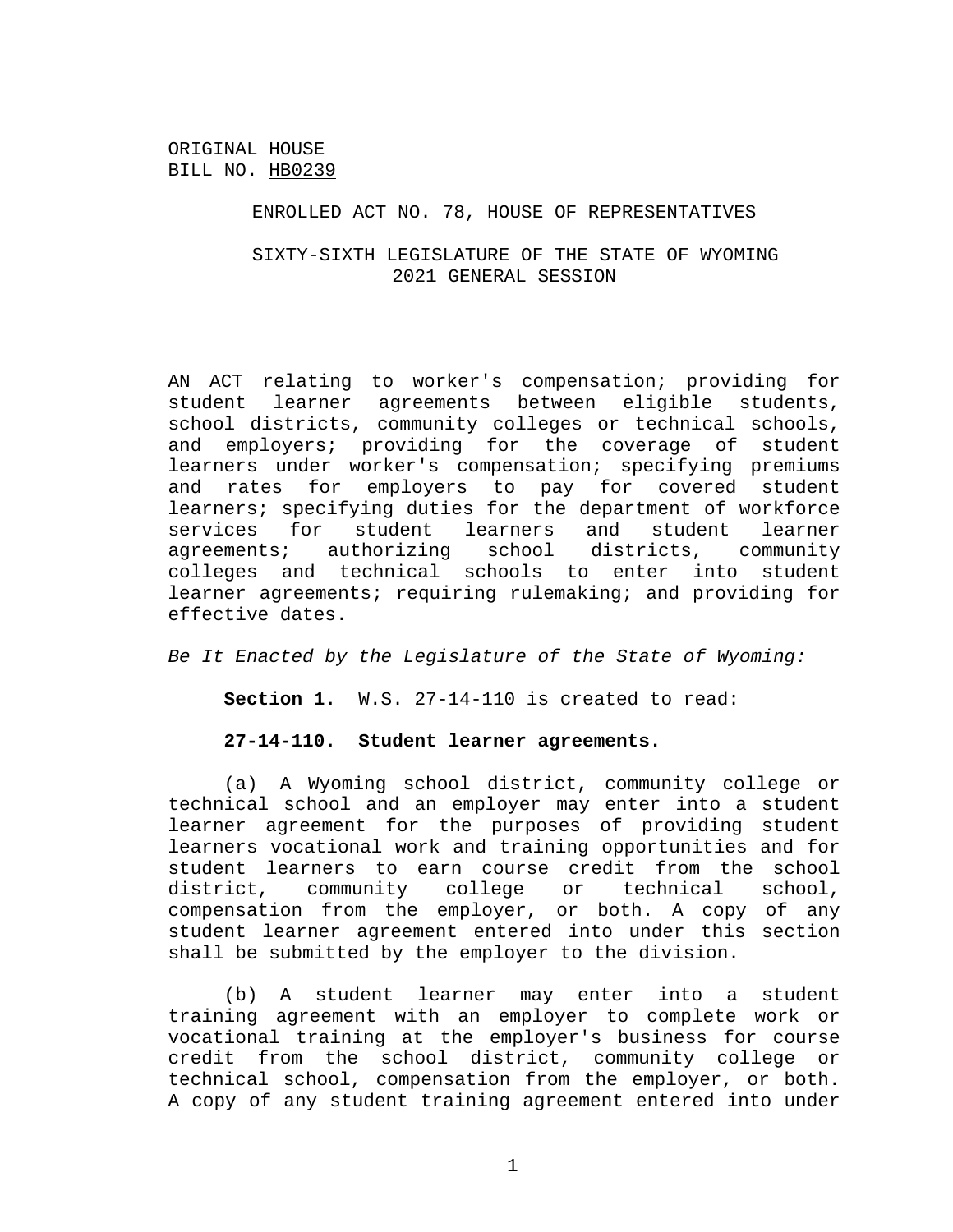#### ENROLLED ACT NO. 78, HOUSE OF REPRESENTATIVES

# SIXTY-SIXTH LEGISLATURE OF THE STATE OF WYOMING 2021 GENERAL SESSION

this section shall be submitted by the employer to the division.

(c) The employer shall notify the division if:

(i) A student learner agreement is terminated or extended with a school district, community college or technical school, and if terminated, the date of termination;

(ii) A student training agreement is extended or terminated, and if terminated, the date of termination.

(d) An employer may enter into student learner agreements with more than one (1) Wyoming school district, community college or technical school, provided that the employer shall enter into separate student learner agreements with each school district, community college or technical school.

(e) The division shall create and maintain standard student learner agreements and student training agreements for use by employers, student learners, school districts, community colleges and technical schools. The standard agreements shall be maintained on the department's website and provided to employers, students, school districts, community colleges and technical schools.

(f) A student learner who enters into a student training agreement with an employer who has a valid and current student learner agreement with the student learner's school district, community college or technical school shall be covered under the worker's compensation program established in this act. Each employer shall pay the premiums charged for each student learner as required

2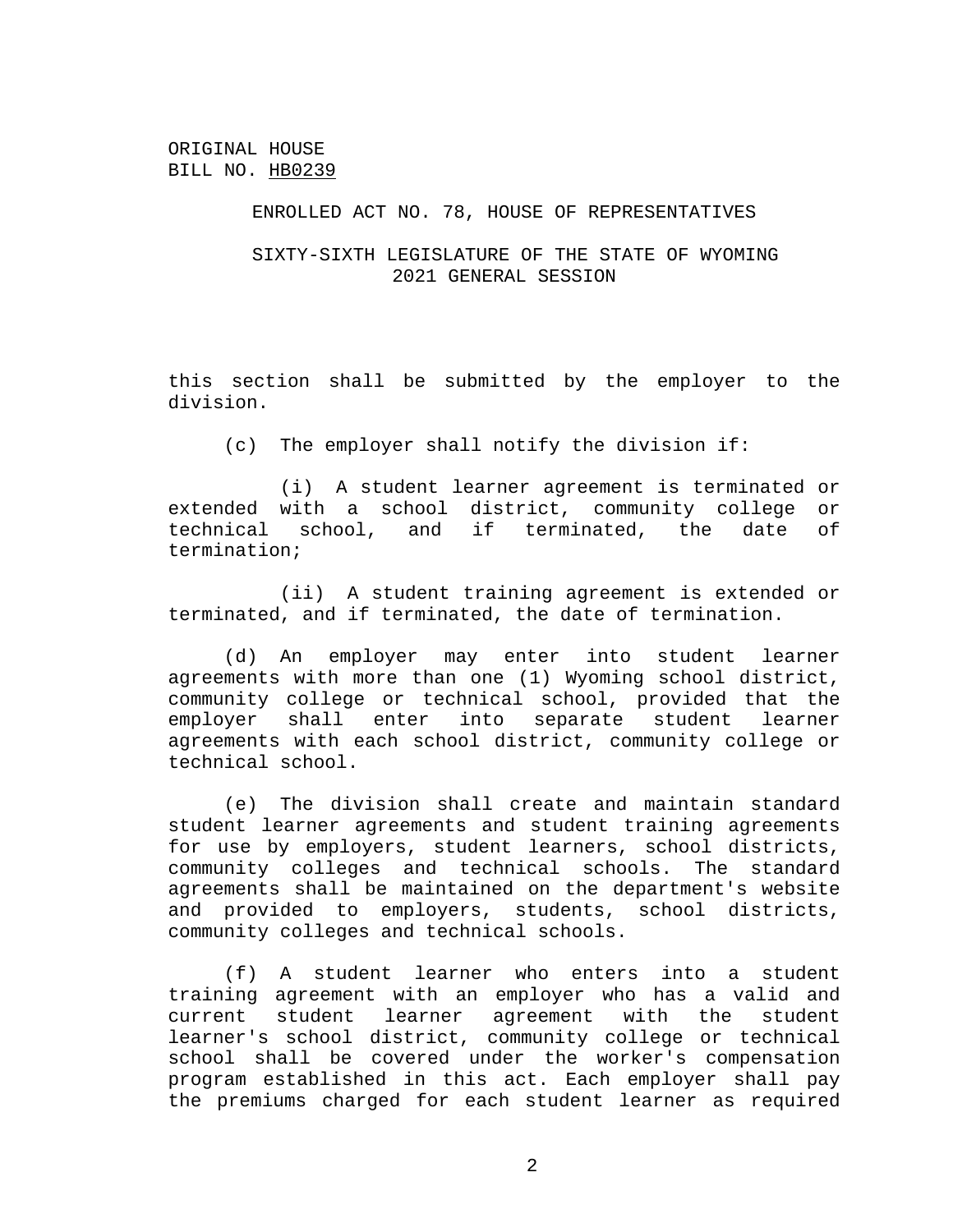## ENROLLED ACT NO. 78, HOUSE OF REPRESENTATIVES

# SIXTY-SIXTH LEGISLATURE OF THE STATE OF WYOMING 2021 GENERAL SESSION

under this act. The division shall account for student learners in calculating benefits charged to an employer's experience rating account under this act.

(g) The division shall establish rules and regulations necessary for the implementation of this section.

**Section 2.** W.S.  $21-3-111(a)$  by creating a new paragraph (xxii), 21-18-303(a) by creating a new paragraph (xviii) and 27-14-102(a)(vii)(intro) and by creating new paragraphs (xxxiii) through (xxxv) are amended to read:

#### **21-3-111. Powers of boards of trustees.**

(a) The board of trustees in each school district within the state may:

(xxii) Enter into or authorize the district superintendent to enter into student learner agreements as defined by W.S. 27-14-102(a)(xxxiv) with any employer pursuant to W.S. 27-14-110.

# **21-18-303. District board generally; powers; board approved additional mill levy.**

(a) The community college district board may:

(xviii) Enter into student learner agreements as defined by W.S. 27-14-102(a)(xxxiv) with any employer pursuant to W.S. 27-14-110.

## **27-14-102. Definitions.**

(a) As used in this act: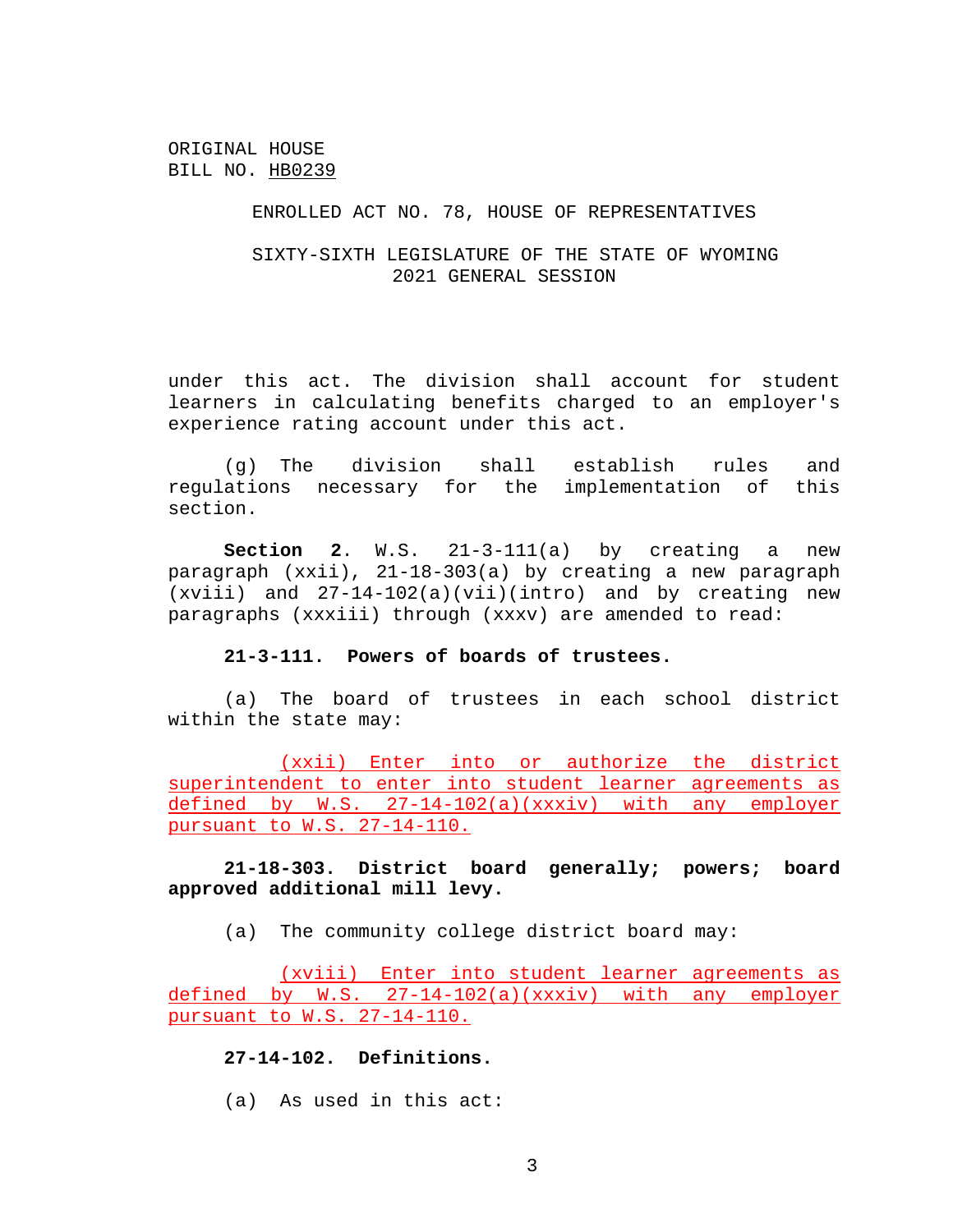#### ENROLLED ACT NO. 78, HOUSE OF REPRESENTATIVES

# SIXTY-SIXTH LEGISLATURE OF THE STATE OF WYOMING 2021 GENERAL SESSION

(vii) "Employee" means any person engaged in any extra hazardous employment under any appointment, contract of hire or apprenticeship, express or implied, oral or written, and includes student learners engaged in any extra hazardous employment, legally employed minors, aliens authorized to work by the United States department of justice, office of citizenship and immigration services, and aliens whom the employer reasonably believes, at the date of hire and the date of injury based upon documentation in the employer's possession, to be authorized to work by the United States department of justice, office of citizenship and immigration services. "Employee" does not include:

(xxxiii) "Student learner" means a person between the ages of sixteen (16) years and eighteen (18) years who is currently enrolled in a Wyoming school district, community college or technical school and who enters into a student training agreement with an employer pursuant to a student learner agreement between the employer and the student learner's school district. For purposes of this act, a student learner shall be considered an employee under paragraph (vii) of this subsection;

(xxxiv) "Student learner agreement" means an agreement between a Wyoming school district, community college or technical school and an employer that:

(A) Authorizes an employer to provide vocational training and work experience to student learners;

(B) Provides for the student learner to receive course credit from the school district, community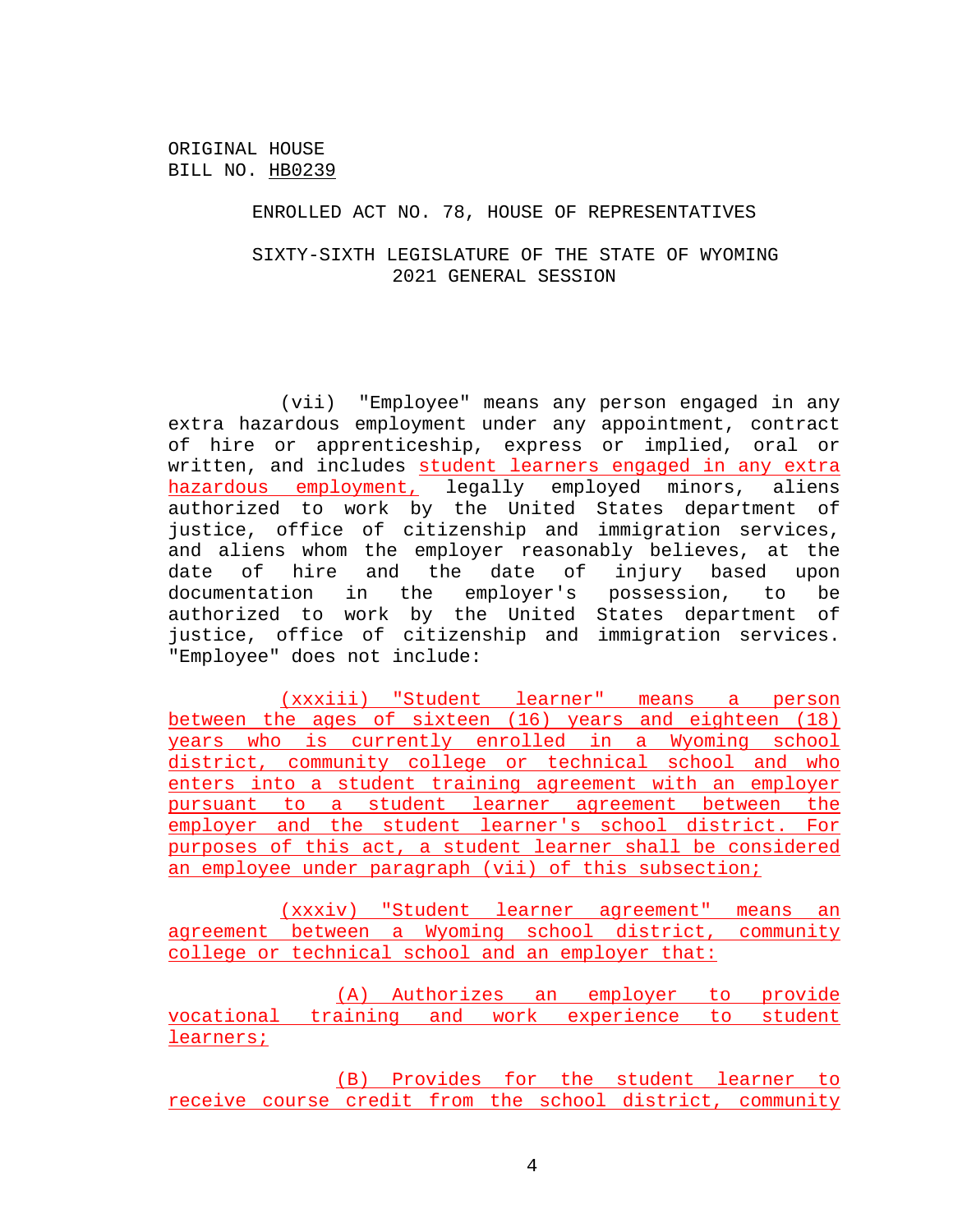#### ENROLLED ACT NO. 78, HOUSE OF REPRESENTATIVES

SIXTY-SIXTH LEGISLATURE OF THE STATE OF WYOMING 2021 GENERAL SESSION

college or technical school for completing the vocational training or both course credit and compensation from the employer;

(C) Specifies terms and conditions for any student learner who is not eighteen (18) years of age in accordance with federal law and regulation concerning the performance of certain particularly hazardous work as defined by federal regulation;

(D) Authorizes the student learner to be covered under the worker's compensation program established under this act.

(xxxv) "Student training agreement" means an agreement entered into between an employer and a student of a school district, community college or technical school with a student learner agreement with the employer and that specifies the terms and conditions included in the student learner agreement and that is subject to the provisions of W.S. 27-14-110. For students under the age of eighteen (18), a student training agreement shall be signed by the student's parent or guardian unless the student is an emancipated minor under W.S. 14-1-201 through 14-1-206.

**Section 3**. The director of the department of workforce services shall promulgate all rules necessary to implement the provisions of this act.